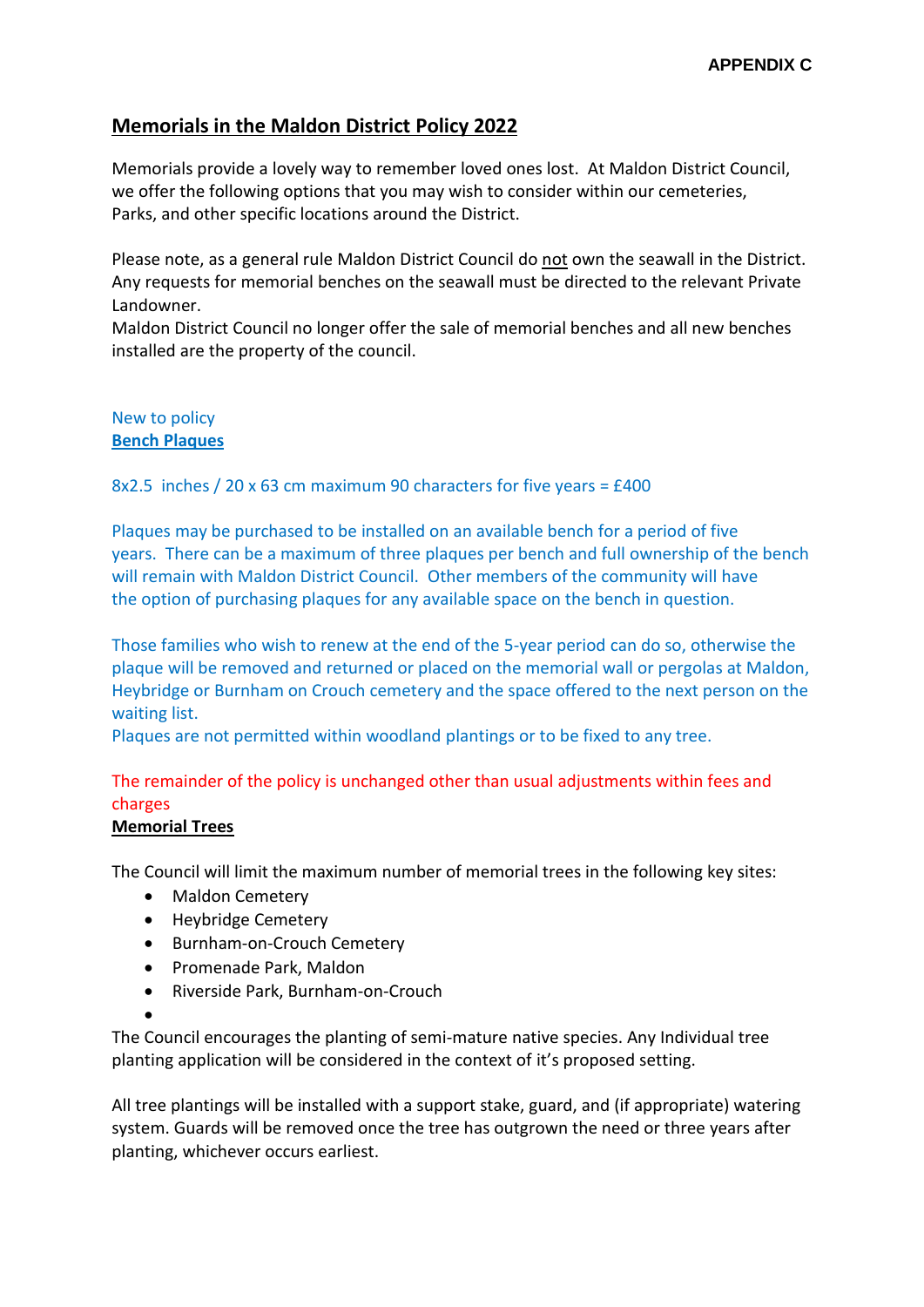· Trees which fail within the first year of planting will be replaced on a one-time only basis at the Council's expense. Any further replacements will be at the expense of the applicant. · The Council accepts no liability for any tree and all tree plantings (individual or woodlands) will be subject to a standard grounds maintenance regime for the site in which they are planted.

· Should a tree become diseased or damaged to the point of being unsafe, then - following appropriate assessment by a suitably qualified officer/professional - the Council reserves the right to remove any such tree without notification. Should this occur, all efforts will be made by officers to contact applicants/families.

· After 10 years from original planting date, the Council reserves the right to consider any tree as part of its general tree stock, and as such will subject to standard Arboricultural or Woodland management practices. These works will, in general, be implemented with no notification to applicants and may include (but not be limited to):

- pruning o thinning o crown lift
- limb removal
- coppicing
- pollarding
- felling/removal. Should this last be deemed necessary by a qualified officer/professional, all efforts will be made by officers to contact applicants/families to inform them of actions and justification, and to arrange a replacement planting if so desired.

# **Cemeteries Only**

## **Headstones, kerb sets and monuments**

All applications for full burial and cremated remains monuments should be made by a NAMM registered memorial mason using the Memorial application form available on our website. All applications must be signed for by the Exclusive Right of Burial owner. Please see our website cemeteries / Exclusive right of burial for further information.

#### **Memorial Plaques**

6x4 maximum 70 characters £185 7x5 maximum 80 characters £195 Cast bronze plaques, inscribed to order, can be placed on

- The Maldon Woodland Memorial Wall, Maldon cemetery
- The Chapel wall at Heybridge cemetery
- The pagodas in Maldon and Burnham on crouch cemeteries

Plaques placed in these locations will be installed permanently.